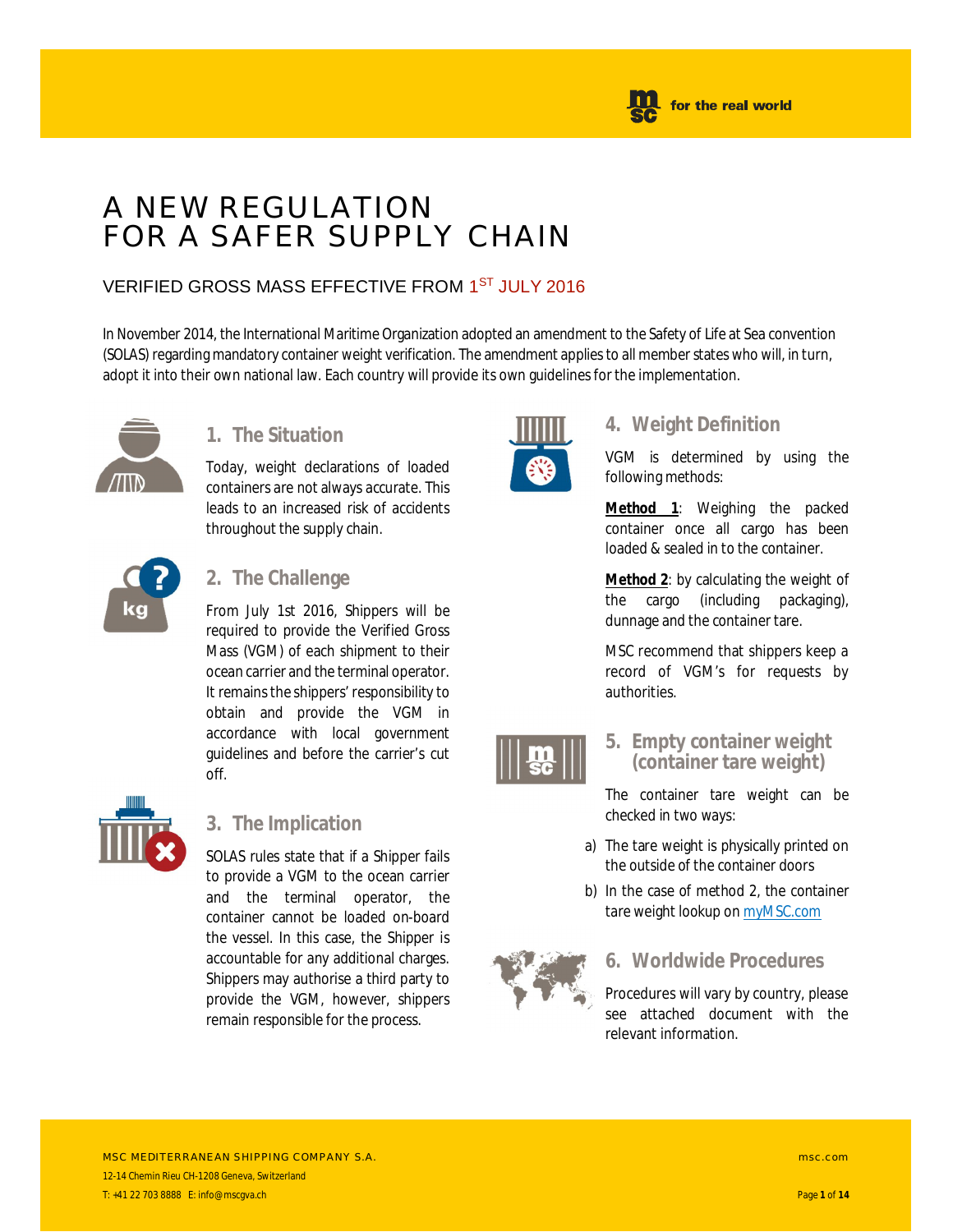

#### A NEW REGULATION FOR A SAFER SUPPLY CHAIN (USA)

#### VERIFIED GROSS MASS EFFECTIVE FROM 1ST JULY 2016

#### **7. VGM Receiving Policy**

Accepting the U.S. Coast Guard's declared equivalency, whereas they have confirmed that the existing terminal weighing practice for ondock scales in the United States is compliant with SOLAS regulation, all U.S. marine terminals are now allowed to use their certified scales to record the VGM.

**MSC accepts the "Terminal Weighing Approach"** to derive a compliant VGM for loading.

**8. What to include in your VGM instructions**

The following items are mandatory and must be on all VGM instructions:

Booking or Bill of Lading number Container number VGM + weight measurement unit (lbs. or kgs.) Responsible Party Name Digital Signature of the authorized signatory in all CAPITAL LETTERS.

**9. How to submit your VGM instructions**

myMSC.com (Free of Charge) EDI (via INTTRA; GT NEXUS; Cargo Smart) Manually (via INTTRA; GT NEXUS; Cargo Smart) Fax: 908-605-2619; e-Mail: vgmusa@msc.com The email will only be monitored for VGM declarations; policy questions should be directed to the toll free number: 1-800-222-3367

**10. Deadlines for sending your VGM instructions**

MSC prefers to receive a Shipper-Verified Gross Mass (VGM) before cargo is delivered to avoid any unexpected weighing charges be levied

against the cargo at the US Port of Load which will be billed to the Shipper of Record.

Any Shipper of Record signed VGM will override any VGM derived at or by the terminal.

For **Truck Delivery** the ultimate deadline for VGM submission will be 12 pm NOON local time the day of the cargo cut-off.

Currently, there are no US terminals with a "NO VGM – No GATE" policy.

All **"Rail Shipments"** must have the VGM submitted within 24 hours of the container gating in at the origin rail ramp, to avoid any extra fees levied by the terminal for weighing services.

**Late Gates** will only be considered for approval when a VGM is submitted by the Shipper of Record before Noon, local time, the day of the cargo cut-off.

#### **11. MSC Admin Fees and costs**

Manual VGM Submission Fee (applies to email, fax, and inclusion on standard shipping instructions): \$25 per container Late VGM Submission Fee: \$25 per container VGM Mis-declaration Fee: \$300 per mis declaration, per container.

#### **12. Contact information**

SOLAS VGM Customer Service: 1-800-222-3367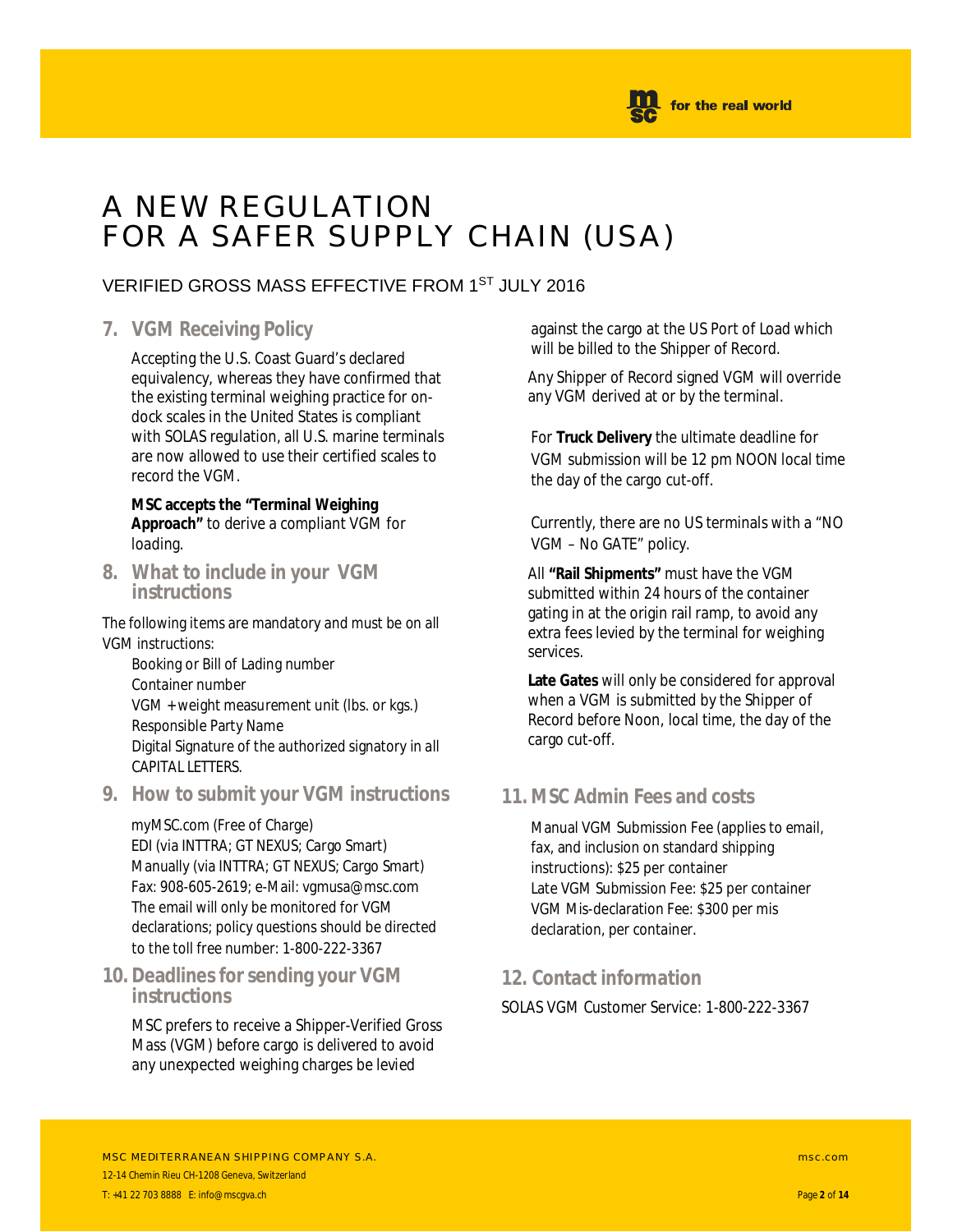### <span id="page-2-0"></span>MSC USA COMPLETE VGM TERMINAL GUIDE

| <b>Boston</b>          | New York - PNCT     | New York – APM      | Philadelphia     |
|------------------------|---------------------|---------------------|------------------|
| <b>Baltimore</b>       | <b>Norfolk</b>      | Charleston          | Savannah         |
| Jacksonville           | Port Everglades     | Miami               | Tampa            |
| New Orleans            | Mobile              | Houston             | Freeport (Texas) |
| Los Angeles - Pier 400 | Long Beach - Pier A | Long Beach - Pier T | Oakland - OICT   |
|                        | Oakland - T46       | Seattle             |                  |

#### TERMINAL WEIGHING SERVICES AT APPLICABLE US PORTS OF LOAD

- · The Shipper of Record on the Bill of Lading is legally responsible for the VGM regardless of derivative method used. Therefore, if the Shipper of Record, or "Responsible Party", chooses to apply their own VGM, this is acceptable, and as such, we ask for the VGM before Noon, local time, the day of the cargo cut-off. Any Shipper of Record signed VGM will override any VGM derived at or by the terminal.
- · Weighing Service charges are set, and assessed by the terminals. Any inquiry into the amount charged for weighing service should be addressed to that terminal or their public tariff.
- · MSC USA will not be making "Terminal Scale VGM's" available to shippers in any way. By utilizing the **"Terminal Weighing Approach",** you are nominating the terminal as your "Weighing Agent", and there for accepting services directly from them. Any inquiry into those services should be addressed to the terminal directly.

|                | <b>POL: Boston</b>                                                                        | $N/A = Not Applicable$    |
|----------------|-------------------------------------------------------------------------------------------|---------------------------|
|                | Terminal: Conley                                                                          |                           |
|                | Will I be able to use the terminal gate weight as my VGM, following the equivalency rule? | <b>YES</b>                |
| $\blacksquare$ | Is there a charge for this service?                                                       | <b>NO</b>                 |
| $\blacksquare$ | How much does the terminal weighing service cost?                                         |                           |
|                | Cargo arriving by truck:<br>٠                                                             | N/A                       |
|                | Cargo arriving by rail:                                                                   | N/A                       |
|                | How am I billed?                                                                          | N/A                       |
|                | You are not billed.                                                                       |                           |
|                | Can I use my shipper declared VGM?                                                        | <b>YES</b>                |
| ٠              | Will I avoid the terminal's weighing fees if I elect to use my own VGM?                   | N/A                       |
|                | <b>TRUCK: No Fee</b><br>$\blacksquare$                                                    | N/A                       |
|                | RAIL: N/A<br>$\blacksquare$                                                               | N/A                       |
|                | How can I submit my shipper declared VGM?                                                 |                           |
|                | $\rightarrow$ Via: mymsc.com                                                              | <b>FREE</b>               |
|                | Other digital channels: INTTRA, CargoSmart, GT Nexus, 3rd Party                           | 3 <sup>rd</sup> Party Fee |
|                | All manual channels: e-mail, fax                                                          | \$25/cntr                 |
|                | Are there circumstances where a shipper supplied VGM will be mandatory?                   | <b>YES</b>                |
|                | Utilization of approved late gates will require receipt of VGM by VGM Cut Off             |                           |
|                |                                                                                           |                           |

*Communication*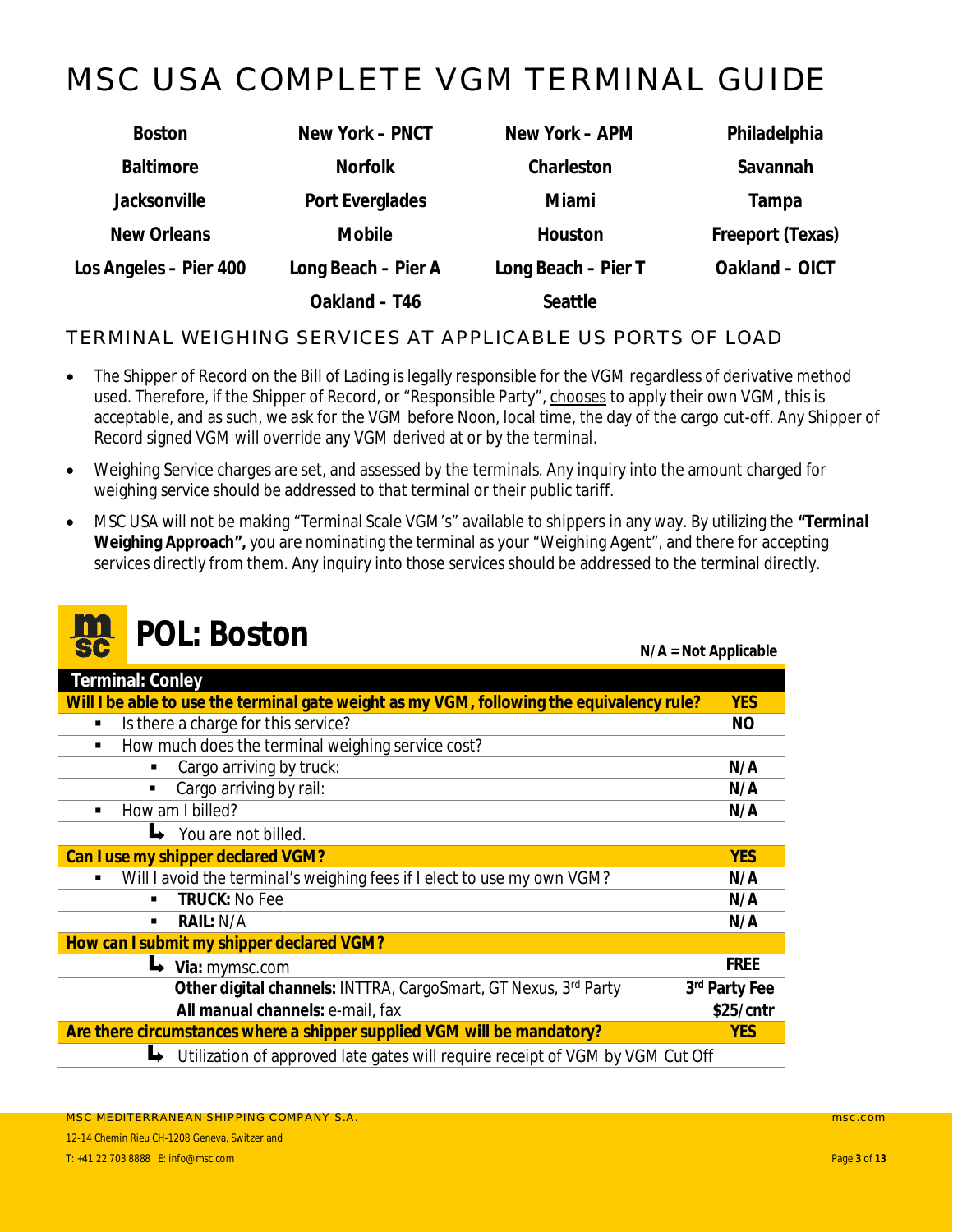#### <span id="page-3-0"></span>**m**<br>sc **POL:** New York **Nickelland State Control N/A = Not Applicable**

| Terminal: APM                                                                             |                            |
|-------------------------------------------------------------------------------------------|----------------------------|
| Will I be able to use the terminal gate weight as my VGM, following the equivalency rule? | <b>YES</b>                 |
| Is there a charge for this service?<br>$\blacksquare$                                     | <b>YES</b>                 |
| How much does the terminal weighing service cost?<br>٠                                    | <b>Per Terminal Tariff</b> |
| Cargo arriving by truck:                                                                  | <b>Charge Applies</b>      |
| Cargo arriving by rail:                                                                   | <b>Charge Applies</b>      |
| How am I billed?<br>$\blacksquare$                                                        | <b>TERMINAL</b>            |
| $\rightarrow$ You will be billed directly by the terminal.                                |                            |
| Can I use my shipper declared VGM?                                                        | <b>YES</b>                 |
| Will I avoid the terminal's weighing fees if I elect to use my own VGM?<br>٠              | <b>YES</b>                 |
| TRUCK: VGM must be on file before driver reaches the gate                                 | <b>TRUCK</b>               |
| RAIL: VGM must be on file 24 hours after rail delivery at origin                          | RAIL                       |
| How can I submit my shipper declared VGM?                                                 |                            |
| Via: mymsc.com                                                                            | <b>FREE</b>                |
| Other digital channels: INTTRA, CargoSmart, GT Nexus, 3rd Party                           | 3rd Party Fee              |
| All manual channels: e-mail, fax                                                          | $$25/$ cntr                |
| Are there circumstances where a shipper supplied VGM will be mandatory?                   | <b>YES</b>                 |
| Utilization of approved late gates will require receipt of VGM by VGM Cut Off             |                            |

### **POL:** New York

| av                                                                                        | $N/A = Not Applicable$     |
|-------------------------------------------------------------------------------------------|----------------------------|
| <b>Terminal: PNCT</b>                                                                     |                            |
| Will I be able to use the terminal gate weight as my VGM, following the equivalency rule? | <b>YES</b>                 |
| Is there a charge for this service?<br>٠                                                  | <b>YES</b>                 |
| How much does the terminal weighing service cost?<br>$\blacksquare$                       | <b>Per Terminal Tariff</b> |
| Cargo arriving by truck:<br>п                                                             | N/A                        |
| Cargo arriving by rail:<br>$\blacksquare$                                                 | <b>Charge Applies</b>      |
| How am I billed?<br>$\blacksquare$                                                        | <b>TERMINAL</b>            |
| You will be billed directly by the terminal.                                              |                            |
| Can I use my shipper declared VGM?                                                        | <b>YES</b>                 |
| Will I avoid the terminal's weighing fees if I elect to use my own VGM?<br>$\blacksquare$ | <b>YES</b>                 |
| <b>TRUCK: No Fee</b><br>٠                                                                 | N/A                        |
| RAIL: VGM must be on file 24 hours after rail delivery at origin<br>٠                     | RAIL                       |
| How can I submit my shipper declared VGM?                                                 |                            |
| Via: mymsc.com                                                                            | <b>FREE</b>                |
| Other digital channels: INTTRA, CargoSmart, GT Nexus, 3rd Party                           | 3rd Party Fee              |
| All manual channels: e-mail, fax                                                          | \$25/cntr                  |
| Are there circumstances where a shipper supplied VGM will be mandatory?                   | <b>YES</b>                 |
| Utilization of approved late gates will require receipt of VGM by VGM Cut Off             |                            |
|                                                                                           |                            |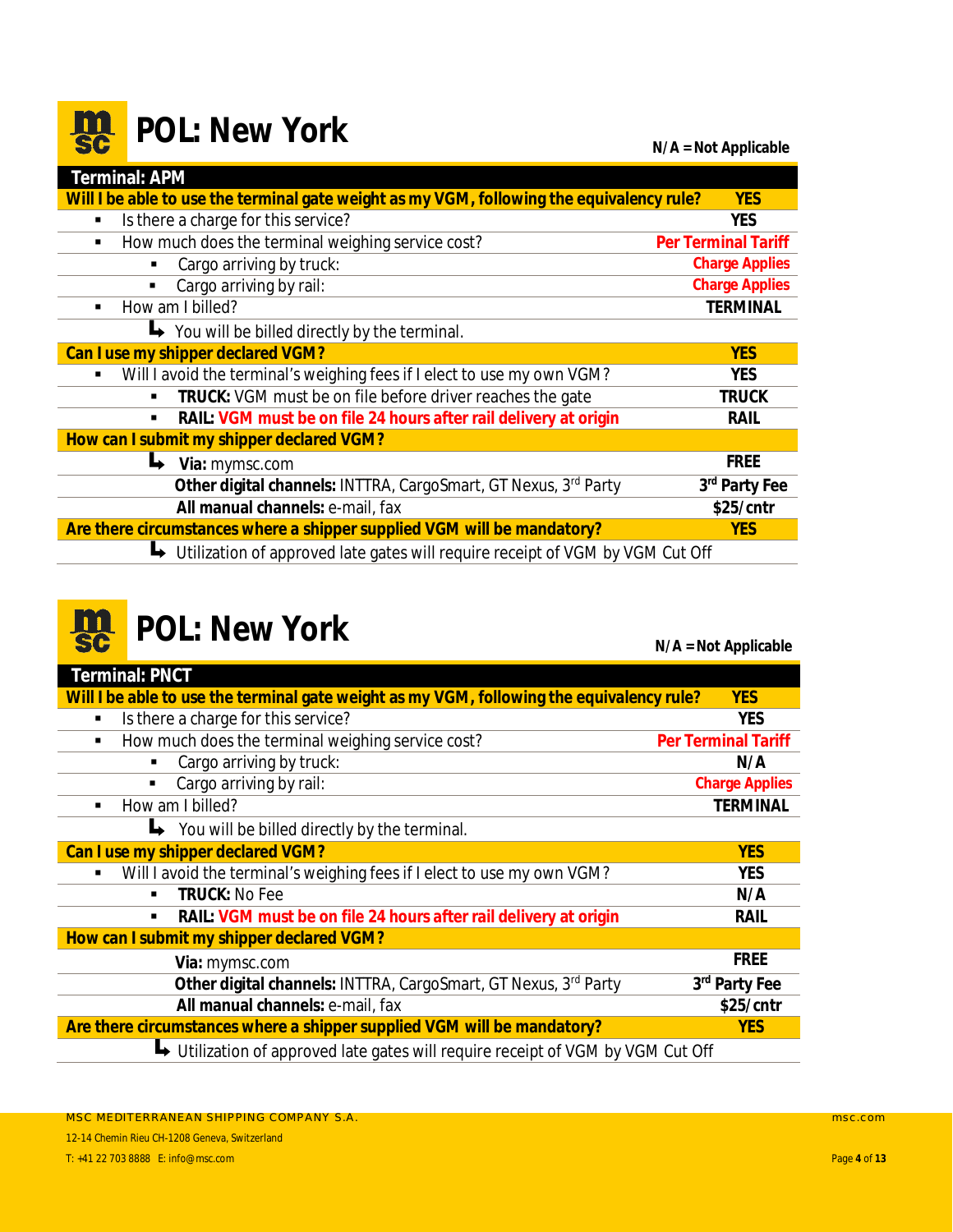#### <span id="page-4-0"></span>**m**<br>sc **POL: Philadelphia N/A = Not Applicable**

| Terminal: Packer Ave                                                                      |               |
|-------------------------------------------------------------------------------------------|---------------|
| Will I be able to use the terminal gate weight as my VGM, following the equivalency rule? | <b>YES</b>    |
| Is there a charge for this service?<br>$\blacksquare$                                     | NO            |
| How much does the terminal weighing service cost?<br>٠                                    |               |
| Cargo arriving by truck:<br>٠                                                             | N/A           |
| Cargo arriving by rail:                                                                   | N/A           |
| How am I billed?<br>$\blacksquare$                                                        | N/A           |
| $\rightarrow$ You are not billed.                                                         |               |
| Can I use my shipper declared VGM?                                                        | <b>YES</b>    |
| Will I avoid the terminal's weighing fees if I elect to use my own VGM?                   |               |
| <b>TRUCK: No Fee</b><br>٠                                                                 | N/A           |
| RAIL: VGM must be on file 24 hours after rail delivery at origin.<br>п                    | RAIL          |
| How can I submit my shipper declared VGM?                                                 |               |
| Via: mymsc.com                                                                            | <b>FREE</b>   |
| Other digital channels: INTTRA, CargoSmart, GT Nexus, 3rd Party                           | 3rd Party Fee |
| All manual channels: e-mail, fax                                                          | $$25/$ cntr   |
| Are there circumstances where a shipper supplied VGM will be mandatory?                   | <b>YES</b>    |
| Utilization of approved late gates will require receipt of VGM by VGM Cut Off<br>┗        |               |

### **POL: Baltimore N/A = Not Applicable**

|                                                                                           | $\mathbf{u}$  |
|-------------------------------------------------------------------------------------------|---------------|
| Terminal: Seagirt                                                                         |               |
| Will I be able to use the terminal gate weight as my VGM, following the equivalency rule? | <b>YES</b>    |
| Is there a charge for this service?<br>$\blacksquare$                                     | NO.           |
| How much does the terminal weighing service cost?                                         |               |
| Cargo arriving by truck:                                                                  | N/A           |
| Cargo arriving by rail:<br>$\blacksquare$                                                 | N/A           |
| How am I billed?                                                                          | N/A           |
| You are not billed.                                                                       |               |
| Can I use my shipper declared VGM?                                                        | <b>YES</b>    |
| Will I avoid the terminal's weighing fees if I elect to use my own VGM?<br>$\blacksquare$ |               |
| <b>TRUCK: No Fee</b>                                                                      | N/A           |
| RAIL: N/A<br>٠                                                                            | N/A           |
| How can I submit my shipper declared VGM?                                                 |               |
| Via: mymsc.com                                                                            | <b>FREE</b>   |
| Other digital channels: INTTRA, CargoSmart, GT Nexus, 3rd Party                           | 3rd Party Fee |
| All manual channels: e-mail, fax                                                          | $$25/$ cntr   |
| Are there circumstances where a shipper supplied VGM will be mandatory?                   | <b>YES</b>    |
| Utilization of approved late gates will require receipt of VGM by VGM Cut Off             |               |
|                                                                                           |               |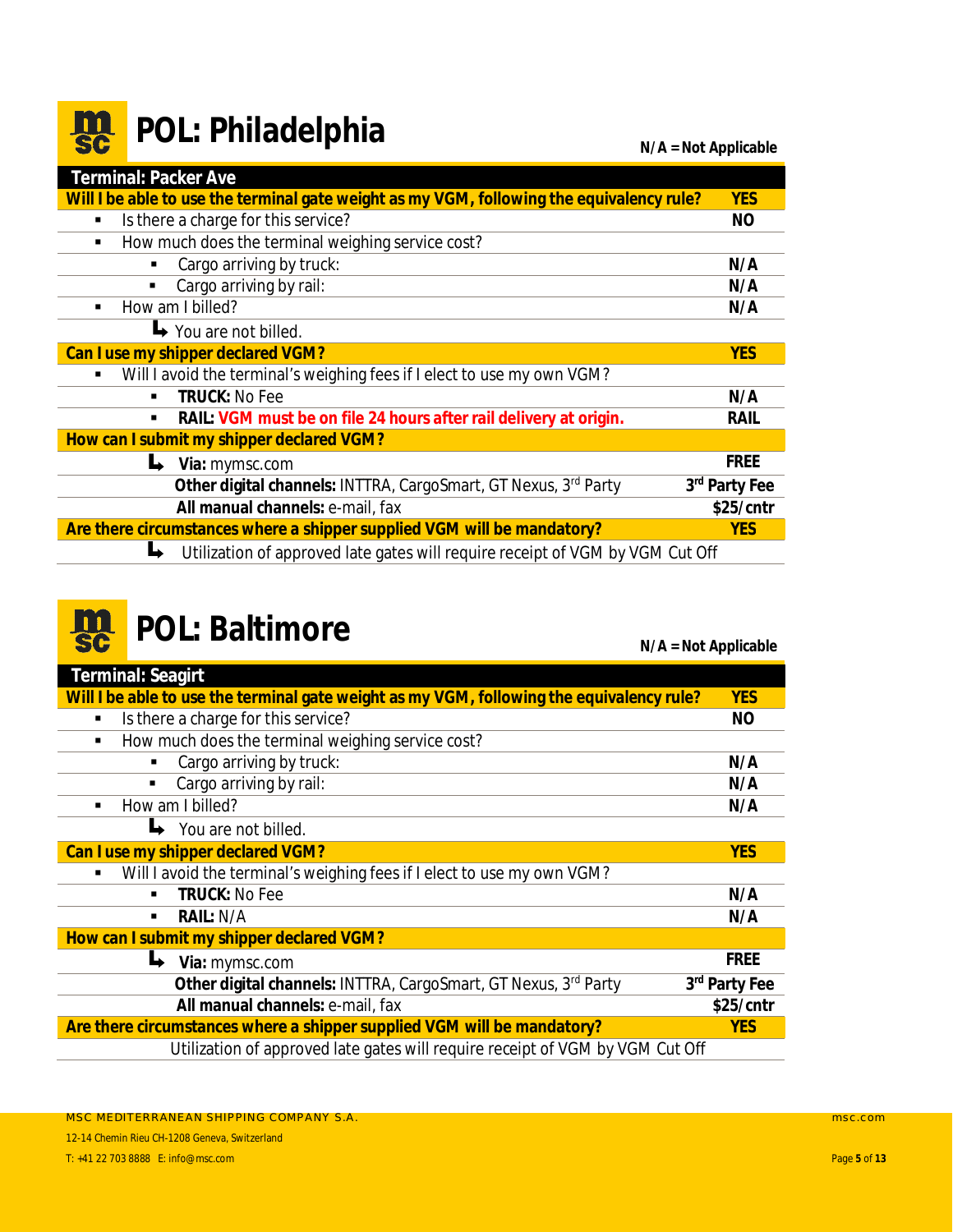#### <span id="page-5-0"></span>**m**<br>sc **POL:** Norfolk **N/A = Not Applicable**

| Terminal: VIG & PMT                                                                       |               |
|-------------------------------------------------------------------------------------------|---------------|
| Will I be able to use the terminal gate weight as my VGM, following the equivalency rule? | <b>YES</b>    |
| Is there a charge for this service?<br>٠                                                  | NO.           |
| How much does the terminal weighing service cost?<br>п                                    |               |
| Cargo arriving by truck:                                                                  | N/A           |
| Cargo arriving by rail:                                                                   | N/A           |
| How am I billed?<br>٠                                                                     | N/A           |
| You are not billed                                                                        |               |
| Can I use my shipper declared VGM?                                                        |               |
| Will I avoid the terminal's weighing fees if I elect to use my own VGM?<br>٠              |               |
| <b>TRUCK: No Fee</b><br>٠                                                                 | N/A           |
| RAIL: VGM must be on file 24 hours after rail delivery at origin.<br>٠                    | RAIL          |
| How can I submit my shipper declared VGM?                                                 |               |
| Via: mymsc.com                                                                            | <b>FREE</b>   |
| Other digital channels: INTTRA, CargoSmart, GT Nexus, 3rd Party                           | 3rd Party Fee |
| All manual channels: e-mail, fax                                                          | \$25/cntr     |
| Are there circumstances where a shipper supplied VGM will be mandatory?                   | <b>ALL</b>    |
| Utilization of approved late gates will require receipt of VGM by VGM Cut Off             |               |

## **POL: Charleston N/A = Not Applicable**

| Terminal: Wando & NCMT                                                                    |               |
|-------------------------------------------------------------------------------------------|---------------|
| Will I be able to use the terminal gate weight as my VGM, following the equivalency rule? | <b>YES</b>    |
| Is there a charge for this service?<br>٠                                                  | <b>NO</b>     |
| How much does the terminal weighing service cost?<br>$\blacksquare$                       |               |
| Cargo arriving by truck:<br>٠                                                             | N/A           |
| Cargo arriving by rail:                                                                   | N/A           |
| How am I billed?<br>٠                                                                     | N/A           |
| You are not billed.                                                                       |               |
| Can I use my shipper declared VGM?                                                        | <b>YES</b>    |
| Will I avoid the terminal's weighing fees if I elect to use my own VGM?<br>٠              |               |
| <b>TRUCK: No Fee</b><br>$\blacksquare$                                                    | N/A           |
| RAIL: VGM must be on file 24 hours after rail delivery at origin.<br>$\blacksquare$       | RAIL          |
| How can I submit my shipper declared VGM?                                                 |               |
| Via: mymsc.com                                                                            | <b>FREE</b>   |
| Other digital channels: INTTRA, CargoSmart, GT Nexus, 3rd Party                           | 3rd Party Fee |
| All manual channels: e-mail, fax                                                          | $$25/$ cntr   |
| Are there circumstances where a shipper supplied VGM will be mandatory?                   | <b>YES</b>    |
| Utilization of approved late gates will require receipt of VGM by VGM Cut Off             |               |
|                                                                                           |               |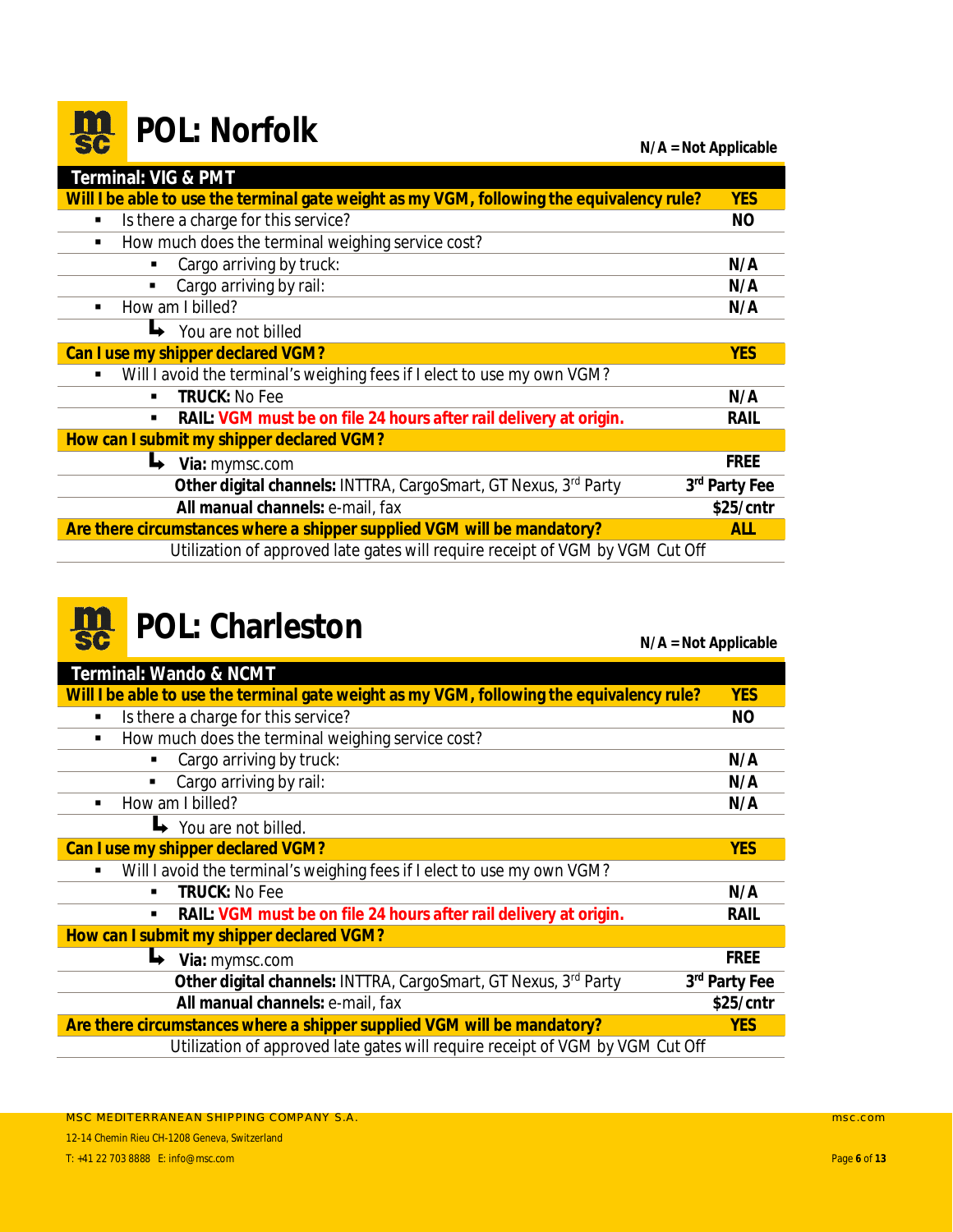#### <span id="page-6-0"></span>**m POL: Savannah N/A = Not Applicable**

| Terminal: Garden City                                                                     |               |
|-------------------------------------------------------------------------------------------|---------------|
| Will I be able to use the terminal gate weight as my VGM, following the equivalency rule? | <b>YES</b>    |
| Is there a charge for this service?<br>$\blacksquare$                                     | NO            |
| How much does the terminal weighing service cost?<br>$\blacksquare$                       |               |
| Cargo arriving by truck:<br>٠                                                             | N/A           |
| Cargo arriving by rail:                                                                   | N/A           |
| How am I billed?<br>$\blacksquare$                                                        | N/A           |
| You are not billed.                                                                       |               |
| Can I use my shipper declared VGM?                                                        |               |
| Will I avoid the terminal's weighing fees if I elect to use my own VGM?<br>٠              |               |
| <b>TRUCK: No Fee</b><br>$\blacksquare$                                                    | N/A           |
| RAIL: VGM must be on file 24 hours after rail delivery at origin.<br>п                    | RAIL          |
| How can I submit my shipper declared VGM?                                                 |               |
| Via: mymsc.com                                                                            | <b>FREE</b>   |
| Other digital channels: INTTRA, CargoSmart, GT Nexus, 3rd Party                           | 3rd Party Fee |
| All manual channels: e-mail, fax                                                          | $$25/$ cntr   |
| Are there circumstances where a shipper supplied VGM will be mandatory?                   | <b>YES</b>    |
| Utilization of approved late gates will require receipt of VGM by VGM Cut Off             |               |

#### **m**<br>sc **POL:** Jacksonville

| <b>YES</b>                                                                    |
|-------------------------------------------------------------------------------|
| <b>NO</b>                                                                     |
|                                                                               |
| N/A                                                                           |
| N/A                                                                           |
| N/A                                                                           |
|                                                                               |
| <b>YES</b>                                                                    |
|                                                                               |
| N/A                                                                           |
| N/A                                                                           |
|                                                                               |
| <b>FREE</b>                                                                   |
| 3rd Party Fee                                                                 |
| \$25/cntr                                                                     |
| <b>YES</b>                                                                    |
| Utilization of approved late gates will require receipt of VGM by VGM Cut Off |
|                                                                               |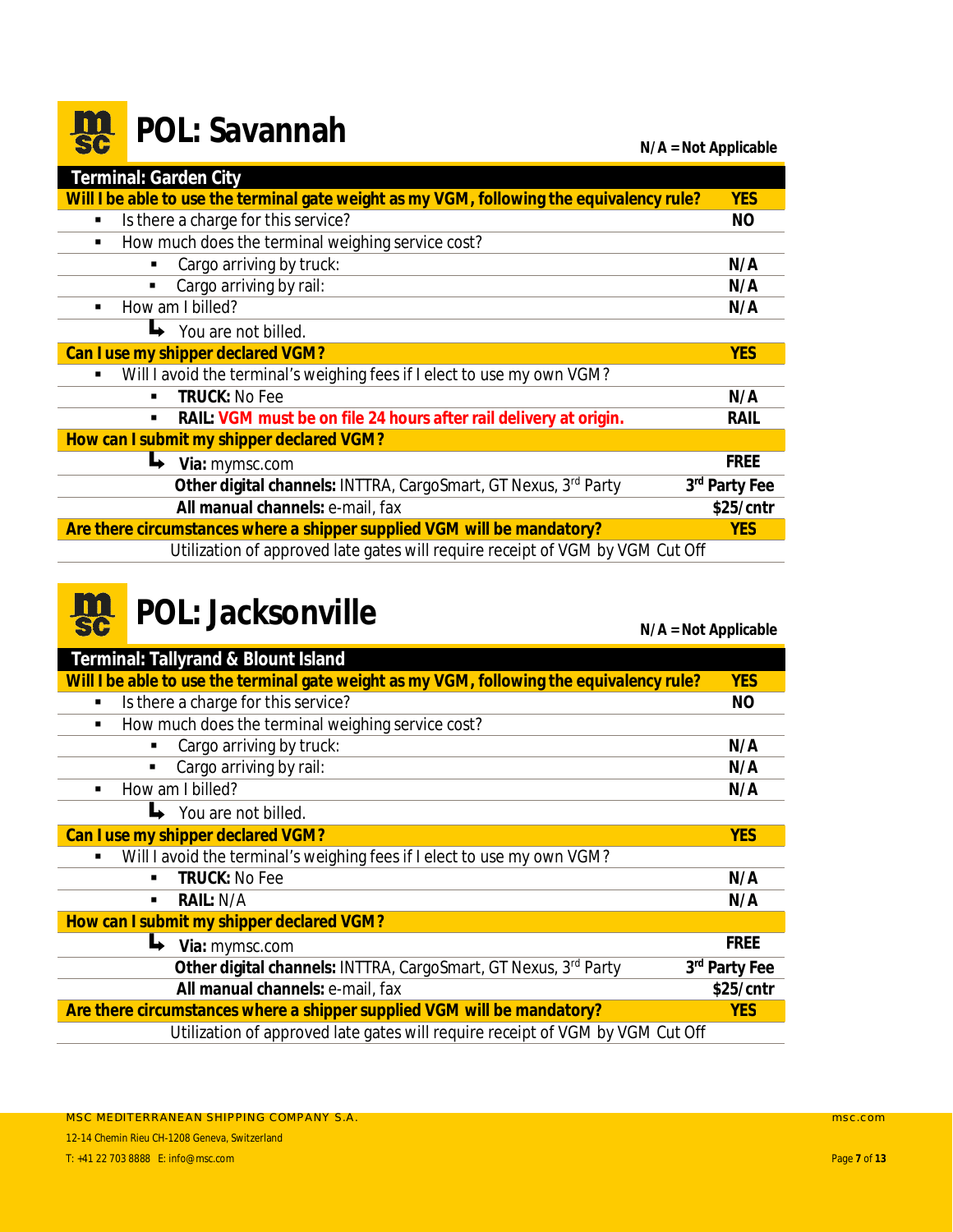### <span id="page-7-0"></span>**POL: Port Everglades N/A = Not Applicable**

| Terminal: Port Everglades Terminal                                                        |               |
|-------------------------------------------------------------------------------------------|---------------|
| Will I be able to use the terminal gate weight as my VGM, following the equivalency rule? | <b>YES</b>    |
| Is there a charge for this service?<br>$\blacksquare$                                     | NO            |
| How much does the terminal weighing service cost?<br>$\blacksquare$                       |               |
| Cargo arriving by truck:                                                                  | N/A           |
| Cargo arriving by rail:<br>$\blacksquare$                                                 | N/A           |
| How am I billed?<br>$\blacksquare$                                                        | N/A           |
| Your container will be placed on hold and you will be billed by the terminal.             |               |
| Can I use my shipper declared VGM?                                                        | <b>YES</b>    |
| Will I avoid the terminal's weighing fees if I elect to use my own VGM?<br>٠              |               |
| TRUCK: VGM must be on file before the VGM Port Cut Off<br>$\blacksquare$                  | N/A           |
| RAIL: VGM must be on file before the VGM Port Cut Off<br>٠                                | N/A           |
| How can I submit my shipper declared VGM?                                                 |               |
| Via: mymsc.com                                                                            | <b>FREE</b>   |
| Other digital channels: INTTRA, CargoSmart, GT Nexus, 3rd Party                           | 3rd Party Fee |
| All manual channels: e-mail, fax                                                          | $$25/$ cntr   |
| Are there circumstances where a shipper supplied VGM will be mandatory?                   | <b>ALL</b>    |
| Utilization of approved late gates will require receipt of VGM by VGM Cut Off             |               |



### **POL:** Miami

| av             |                                                                                           | $N/A = Not Applicable$ |
|----------------|-------------------------------------------------------------------------------------------|------------------------|
|                | <b>Terminal: POMTOC</b>                                                                   |                        |
|                | Will I be able to use the terminal gate weight as my VGM, following the equivalency rule? | <b>YES</b>             |
| ٠              | Is there a charge for this service?                                                       | <b>NO</b>              |
| ٠              | How much does the terminal weighing service cost?                                         |                        |
|                | Cargo arriving by truck:                                                                  | N/A                    |
|                | Cargo arriving by rail:                                                                   | N/A                    |
| $\blacksquare$ | How am I billed?                                                                          | N/A                    |
|                | You are not billed.                                                                       |                        |
|                | Can I use my shipper declared VGM?                                                        | <b>YES</b>             |
| ٠              | Will I avoid the terminal's weighing fees if I elect to use my own VGM?                   |                        |
|                | <b>TRUCK: No Fee</b><br>٠                                                                 | N/A                    |
|                | RAIL: N/A                                                                                 | N/A                    |
|                | How can I submit my shipper declared VGM?                                                 |                        |
|                | Ц<br>Via: mymsc.com                                                                       | <b>FREE</b>            |
|                | Other digital channels: INTTRA, CargoSmart, GT Nexus, 3rd Party                           | 3rd Party Fee          |
|                | All manual channels: e-mail, fax                                                          | \$25/cntr              |
|                | Are there circumstances where a shipper supplied VGM will be mandatory?                   | <b>YES</b>             |
|                | Utilization of approved late gates will require receipt of VGM by VGM Cut Off             |                        |
|                |                                                                                           |                        |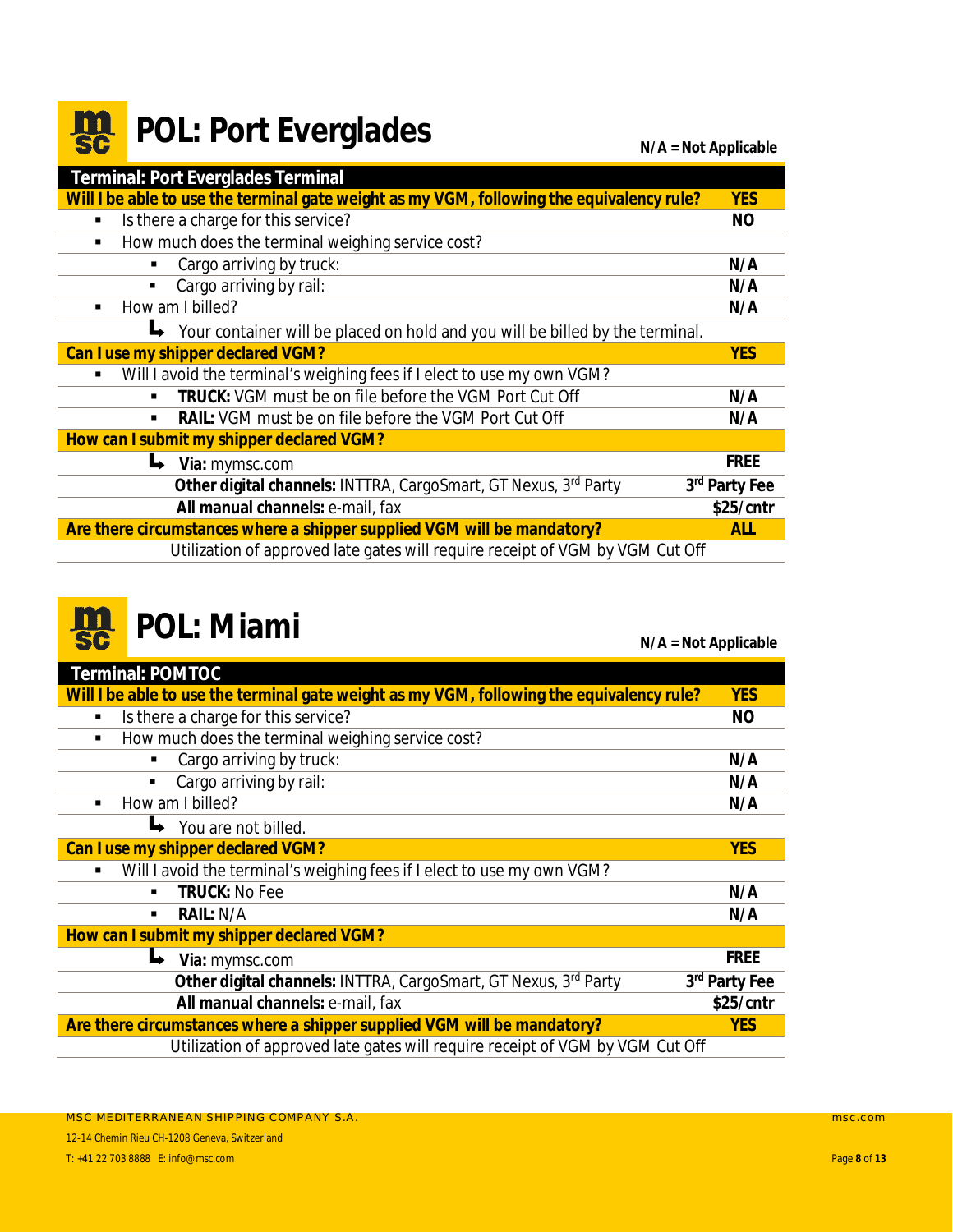<span id="page-8-0"></span>

|  |  | <b>Re</b> POL: Tampa |
|--|--|----------------------|
|--|--|----------------------|

**N/A = Not Applicable** 

| Terminal: Tampa Container Terminal                                                        |               |  |  |
|-------------------------------------------------------------------------------------------|---------------|--|--|
| Will I be able to use the terminal gate weight as my VGM, following the equivalency rule? | <b>YES</b>    |  |  |
| Is there a charge for this service?<br>٠                                                  |               |  |  |
| How much does the terminal weighing service cost?<br>٠                                    |               |  |  |
| Cargo arriving by truck:                                                                  | N/A           |  |  |
| Cargo arriving by rail:                                                                   | N/A           |  |  |
| How am I billed?<br>$\blacksquare$                                                        | N/A           |  |  |
| You are not billed                                                                        |               |  |  |
| Can I use my shipper declared VGM?                                                        |               |  |  |
| Will I avoid the terminal's weighing fees if I elect to use my own VGM?<br>٠              |               |  |  |
| <b>TRUCK: No Fee</b><br>$\blacksquare$                                                    | N/A           |  |  |
| <b>RAIL: No Fee</b><br>$\blacksquare$                                                     | N/A           |  |  |
| How can I submit my shipper declared VGM?                                                 |               |  |  |
| Via: mymsc.com                                                                            | <b>FREE</b>   |  |  |
| Other digital channels: INTTRA, CargoSmart, GT Nexus, 3rd Party                           | 3rd Party Fee |  |  |
| $$25/$ cntr<br>All manual channels: e-mail, fax                                           |               |  |  |
| Are there circumstances where a shipper supplied VGM will be mandatory?<br><b>ALL</b>     |               |  |  |
| Utilization of approved late gates will require receipt of VGM by VGM Cut Off             |               |  |  |



**POL: Mobile N/A = Not Applicable** 

| Terminal: Mobile Container Terminal                                                       |                            |  |
|-------------------------------------------------------------------------------------------|----------------------------|--|
| Will I be able to use the terminal gate weight as my VGM, following the equivalency rule? | <b>YES</b>                 |  |
| Is there a charge for this service?<br>٠                                                  | <b>YES</b>                 |  |
| How much does the terminal weighing service cost?<br>٠                                    | <b>Per Terminal Tariff</b> |  |
| Cargo arriving by truck:                                                                  | <b>Charge Applies</b>      |  |
| Cargo arriving by rail:                                                                   | <b>Charge Applies</b>      |  |
| How am I billed?<br>$\blacksquare$                                                        | <b>TERMINAL</b>            |  |
| You will be billed directly by the terminal.                                              |                            |  |
| Can I use my shipper declared VGM?                                                        | <b>YES</b>                 |  |
| Will I avoid the terminal's weighing fees if I elect to use my own VGM?<br>$\blacksquare$ | <b>YES</b>                 |  |
| TRUCK: VGM must be on file before driver reaches the gate                                 | TRUCK                      |  |
| RAIL: VGM must be on file 24 hours after rail delivery at origin.                         | RAIL                       |  |
| How can I submit my shipper declared VGM?                                                 |                            |  |
| Via: mymsc.com                                                                            | <b>FREE</b>                |  |
| Other digital channels: INTTRA, CargoSmart, GT Nexus, 3rd Party                           | 3rd Party Fee              |  |
| All manual channels: e-mail, fax                                                          | $$25/$ cntr                |  |
| Are there circumstances where a shipper supplied VGM will be mandatory?<br><b>YES</b>     |                            |  |
| Utilization of approved late gates will require receipt of VGM by VGM Cut Off             |                            |  |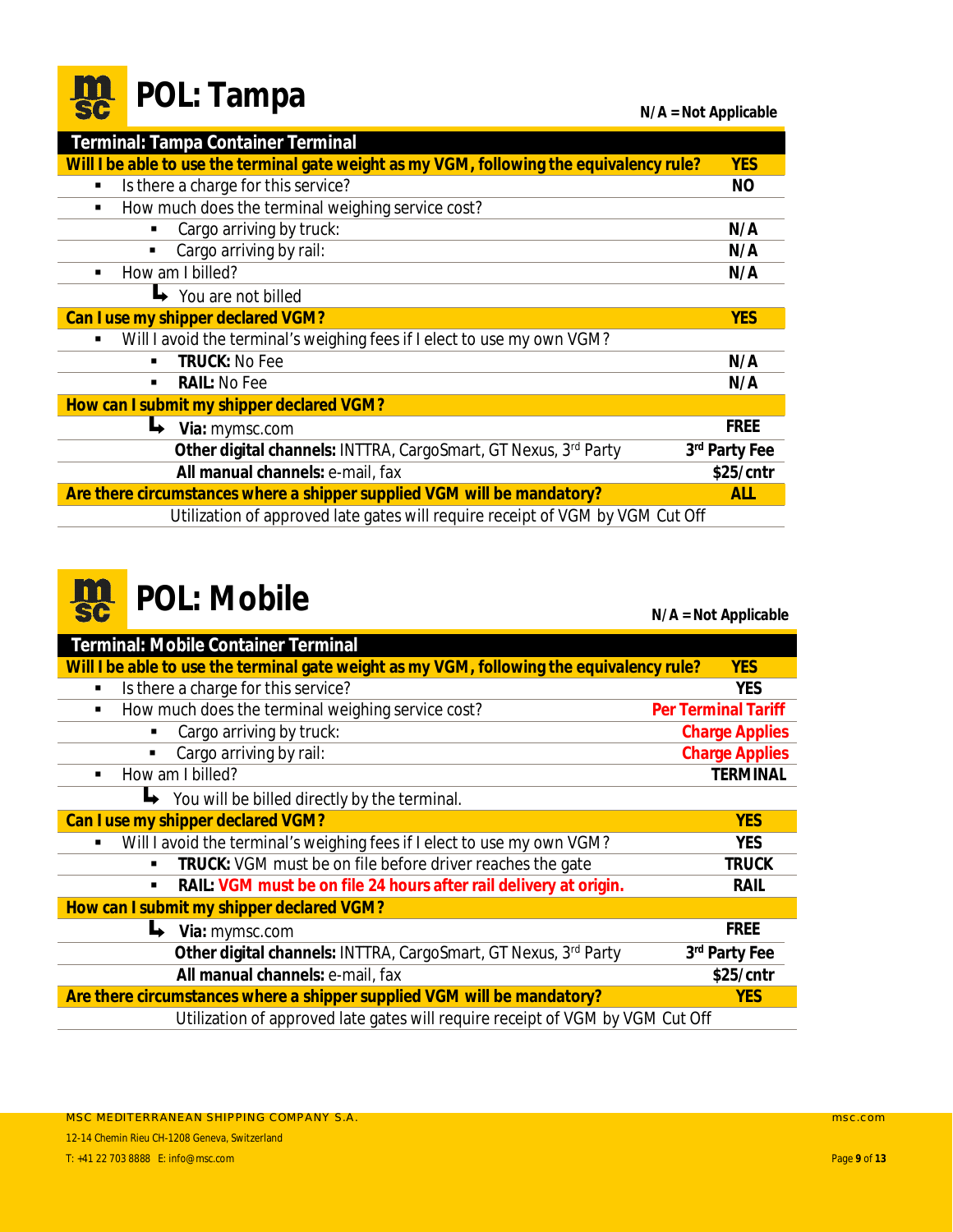<span id="page-9-0"></span>

|  |  | <b>Re</b> POL: New Orleans |
|--|--|----------------------------|
|--|--|----------------------------|

 $N/A = Not Applicable$ 

| Terminal: Napoleon & Nashville Ave                                                        |                           |  |
|-------------------------------------------------------------------------------------------|---------------------------|--|
| Will I be able to use the terminal gate weight as my VGM, following the equivalency rule? | <b>YES</b>                |  |
| Is there a charge for this service?<br>п                                                  |                           |  |
| How much does the terminal weighing service cost?<br>$\blacksquare$                       |                           |  |
| Cargo arriving by truck:<br>$\blacksquare$                                                | N/A                       |  |
| Cargo arriving by rail:<br>$\blacksquare$                                                 | N/A                       |  |
| How am I billed?                                                                          | N/A                       |  |
| You are not billed.                                                                       |                           |  |
| Can I use my shipper declared VGM?                                                        |                           |  |
| Will I avoid the terminal's weighing fees if I elect to use my own VGM?<br>$\blacksquare$ |                           |  |
| <b>TRUCK: No Fee</b><br>$\blacksquare$                                                    | <b>TRUCK</b>              |  |
| RAIL: VGM must be on file 24 hours after rail delivery at origin.<br>٠                    | RAIL                      |  |
| How can I submit my shipper declared VGM?                                                 |                           |  |
| Via: mymsc.com                                                                            | <b>FREE</b>               |  |
| Other digital channels: INTTRA, CargoSmart, GT Nexus, 3rd Party                           | 3 <sup>rd</sup> Party Fee |  |
| All manual channels: e-mail, fax<br>\$25/cntr                                             |                           |  |
| Are there circumstances where a shipper supplied VGM will be mandatory?<br><b>YES</b>     |                           |  |
| Utilization of approved late gates will require receipt of VGM by VGM Cut Off             |                           |  |



### **POL: Houston N/A = Not Applicable**

| Terminal: Bayport and Barbour's Cut                                                       |             |  |  |
|-------------------------------------------------------------------------------------------|-------------|--|--|
| Will I be able to use the terminal gate weight as my VGM, following the equivalency rule? |             |  |  |
| Is there a charge for this service?<br>٠                                                  |             |  |  |
| How much does the terminal weighing service cost?<br>٠                                    |             |  |  |
| Cargo arriving by truck:<br>N/A                                                           |             |  |  |
| Cargo arriving by rail:<br>٠                                                              | N/A         |  |  |
| How am I billed?<br>٠                                                                     | N/A         |  |  |
| You are not billed                                                                        |             |  |  |
| Can I use my shipper declared VGM?<br><b>YES</b>                                          |             |  |  |
| Will I avoid the terminal's weighing fees if I elect to use my own VGM?                   |             |  |  |
| <b>TRUCK: No Fee</b><br>٠                                                                 | N/A         |  |  |
| RAIL: VGM must be on file 24 hours after rail delivery at origin.<br>٠                    | RAIL        |  |  |
| How can I submit my shipper declared VGM?                                                 |             |  |  |
| Via: mymsc.com                                                                            | <b>FREE</b> |  |  |
| Other digital channels: INTTRA, CargoSmart, GT Nexus, 3rd Party<br>3rd Party Fee          |             |  |  |
| All manual channels: e-mail, fax<br>$$25/$ cntr                                           |             |  |  |
| Are there circumstances where a shipper supplied VGM will be mandatory?<br><b>ALL</b>     |             |  |  |
| Utilization of approved late gates will require receipt of VGM by VGM Cut Off             |             |  |  |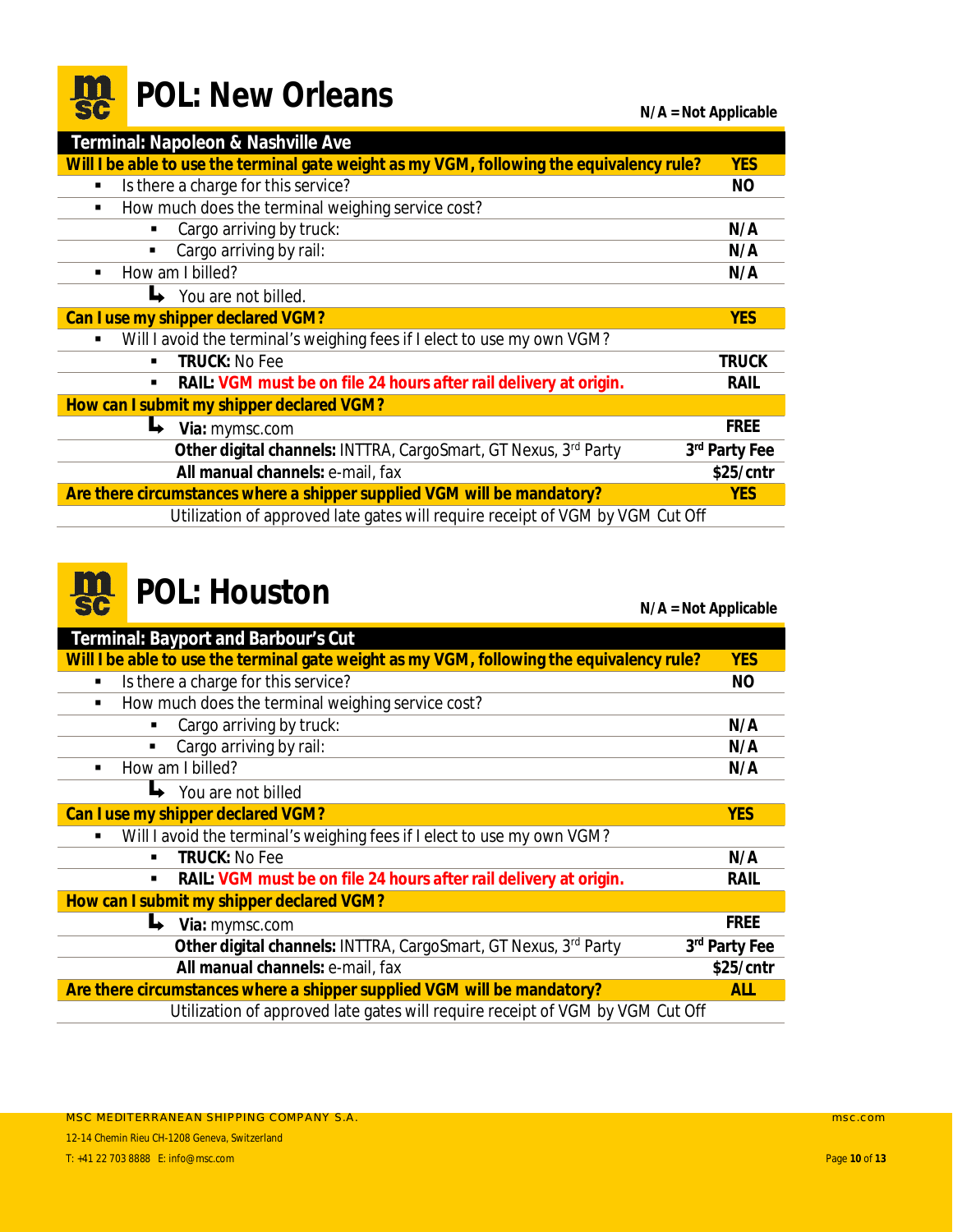<span id="page-10-0"></span>

|  | <b>Re</b> POL: Freeport, T. |  |
|--|-----------------------------|--|
|--|-----------------------------|--|

| Terminal: Velasquez                                                                         |                       |  |
|---------------------------------------------------------------------------------------------|-----------------------|--|
| Will I be able to use the terminal gate weight as my VGM, following the equivalency rule?   | <b>YES</b>            |  |
| Is there a charge for this service?<br>٠                                                    | <b>YES</b>            |  |
| How much does the terminal weighing service cost?<br>п                                      | Per Terminal Tariff   |  |
| Cargo arriving by truck:                                                                    | <b>Charge Applies</b> |  |
| Cargo arriving by rail:<br>$\blacksquare$                                                   | N/A                   |  |
| How am I billed?<br>п                                                                       | <b>TERMINAL</b>       |  |
| You will be billed directly by the terminal.                                                |                       |  |
| Can I use my shipper declared VGM?                                                          | <b>YES</b>            |  |
| Will I avoid the terminal's weighing fees if I elect to use my own VGM?                     | <b>YES</b>            |  |
| TRUCK: VGM must be on file before driver reaches the gate                                   | TRUCK                 |  |
| RAIL: N/A<br>$\blacksquare$                                                                 | N/A                   |  |
| How can I submit my shipper declared VGM?                                                   |                       |  |
| Via: mymsc.com                                                                              | <b>FREE</b>           |  |
| Other digital channels: INTTRA, CargoSmart, GT Nexus, 3rd Party                             | 3rd Party Fee         |  |
| All manual channels: e-mail, fax                                                            | \$25/cntr             |  |
| Are there circumstances where a shipper supplied VGM will be mandatory?                     | <b>YES</b>            |  |
| Utilization of approved late gates will require receipt of VGM by VGM Cut Off               |                       |  |
| Freeport, TX is NOT able to send any VGM's to MSC directly, or on Shipper's behalf.         |                       |  |
| Shipper VGM is mandatory in all cases by 12 Noon, Local Time, the Day of the Cargo Cut Off. |                       |  |

# **POL:** Long Beach

|                                                                                           | $IVA = IVOL$ Applicable |  |
|-------------------------------------------------------------------------------------------|-------------------------|--|
| Terminal: Pier A                                                                          |                         |  |
| Will I be able to use the terminal gate weight as my VGM, following the equivalency rule? | <b>YES</b>              |  |
| Is there a charge for this service?                                                       | NO.                     |  |
| How much does the terminal weighing service cost?<br>$\blacksquare$                       |                         |  |
| Cargo arriving by truck:                                                                  | N/A                     |  |
| Cargo arriving by rail:<br>$\blacksquare$                                                 | N/A                     |  |
| How am I billed?<br>٠                                                                     | N/A                     |  |
| $\rightarrow$ You are not billed.                                                         |                         |  |
| Can I use my shipper declared VGM?                                                        | <b>YES</b>              |  |
| Will I avoid the terminal's weighing fees if I elect to use my own VGM?                   |                         |  |
| TRUCK: No Charge<br>٠                                                                     | N/A                     |  |
| RAIL: VGM must be on file 24 hours after rail delivery at origin.<br>٠                    | RAIL                    |  |
| How can I submit my shipper declared VGM?                                                 |                         |  |
| Via: mymsc.com                                                                            | <b>FREE</b>             |  |
| Other digital channels: INTTRA, CargoSmart, GT Nexus, 3rd Party                           | 3rd Party Fee           |  |
| All manual channels: e-mail, fax                                                          | $$25/$ cntr             |  |
| Are there circumstances where a shipper supplied VGM will be mandatory?<br><b>YES</b>     |                         |  |
| Utilization of approved late gates will require receipt of VGM by VGM Cut Off             |                         |  |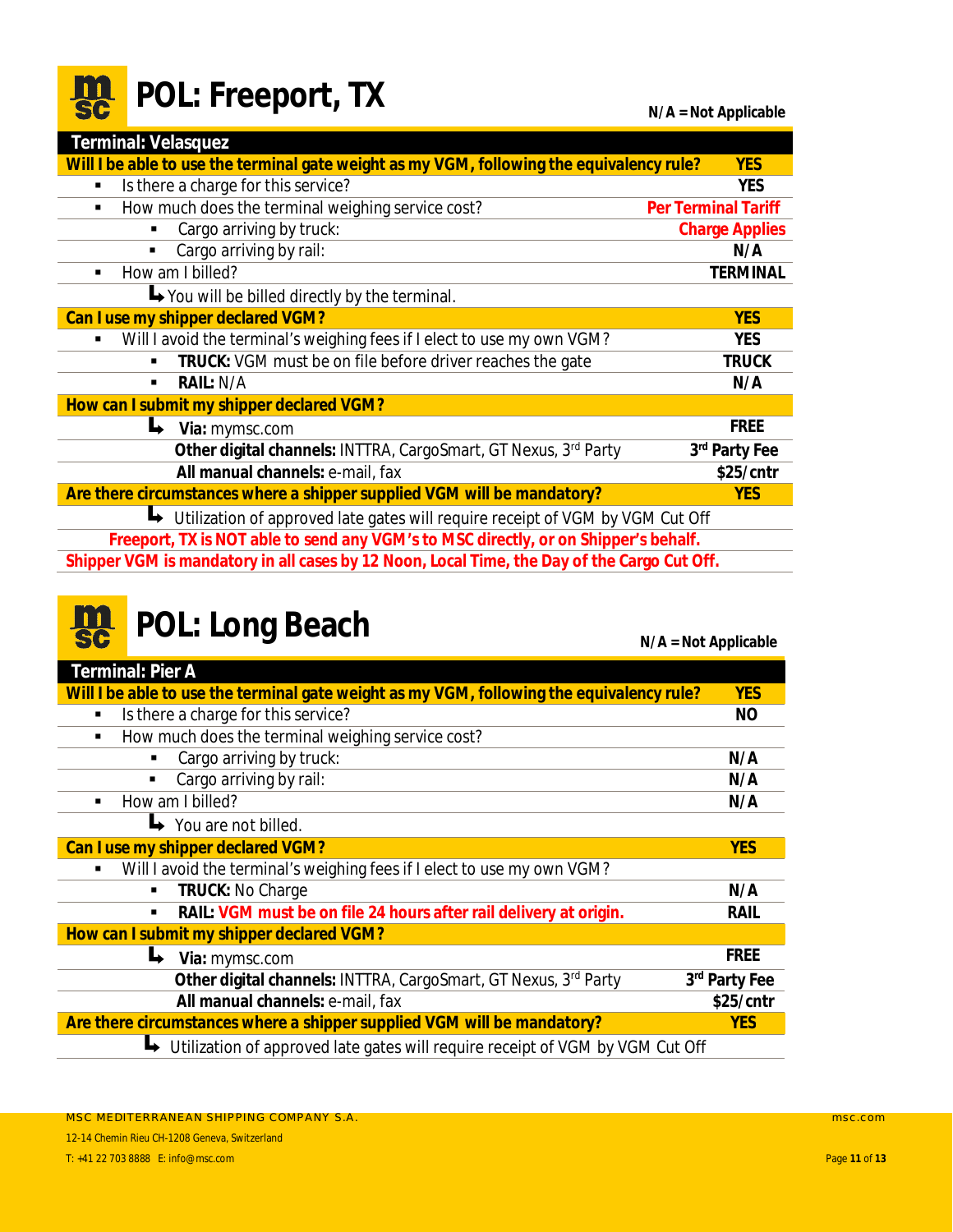#### <span id="page-11-0"></span>**m POL: Long Beach N/A = Not Applicable**

| Terminal: TTI                                                                             |                            |  |
|-------------------------------------------------------------------------------------------|----------------------------|--|
| Will I be able to use the terminal gate weight as my VGM, following the equivalency rule? | <b>YES</b>                 |  |
| Is there a charge for this service?<br>$\blacksquare$                                     | <b>YES</b>                 |  |
| How much does the terminal weighing service cost?<br>$\blacksquare$                       | <b>Per Terminal Tariff</b> |  |
| Cargo arriving by truck:                                                                  | <b>Charge Applies</b>      |  |
| Cargo arriving by rail:<br>$\blacksquare$                                                 | <b>Charge Applies</b>      |  |
| How am I billed?<br>$\blacksquare$                                                        | <b>TERMINAL</b>            |  |
| $\rightarrow$ You will be billed directly by the terminal.                                |                            |  |
| Can I use my shipper declared VGM?                                                        | <b>YES</b>                 |  |
| Will I avoid the terminal's weighing fees if I elect to use my own VGM?                   | <b>YES</b>                 |  |
| TRUCK: VGM must be on file before driver reaches the gate<br>٠                            | <b>TRUCK</b>               |  |
| RAIL: VGM must be on file 24 hours after rail delivery at origin.<br>п                    | RAIL                       |  |
| How can I submit my shipper declared VGM?                                                 |                            |  |
| Via: mymsc.com                                                                            | <b>FREE</b>                |  |
| Other digital channels: INTTRA, CargoSmart, GT Nexus, 3rd Party                           | 3rd Party Fee              |  |
| All manual channels: e-mail, fax                                                          | \$25/cntr                  |  |
| Are there circumstances where a shipper supplied VGM will be mandatory?<br><b>YES</b>     |                            |  |
| Utilization of approved late gates will require receipt of VGM by VGM Cut Off             |                            |  |

#### **POL: Los Angeles N/A = Not Applicable II**

**Terminal: APM Will I be able to use the terminal gate weight as my VGM, following the equivalency rule? YES** § Is there a charge for this service? **YES** § How much does the terminal weighing service cost? **Per Terminal Tariff** § Cargo arriving by truck: **Charge Applies** § Cargo arriving by rail: **Charge Applies** § How am I billed? **TERMINAL** You will be billed directly by the terminal. **Can I use my shipper declared VGM? YES** § Will I avoid the terminal's weighing fees if I elect to use my own VGM? **YES** § **TRUCK:** VGM must be on file before driver reaches the gate **TRUCK** § **RAIL: VGM must be on file 24 hours after rail delivery at origin. RAIL How can I submit my shipper declared VGM? Via:** mymsc.com **FREE Other digital channels:** INTTRA, CargoSmart, GT Nexus, 3rd Party **3 rd Party Fee All manual channels:** e-mail, fax **\$25/cntr Are there circumstances where a shipper supplied VGM will be mandatory? YES** ↓ Utilization of approved late gates will require receipt of VGM by VGM Cut Off